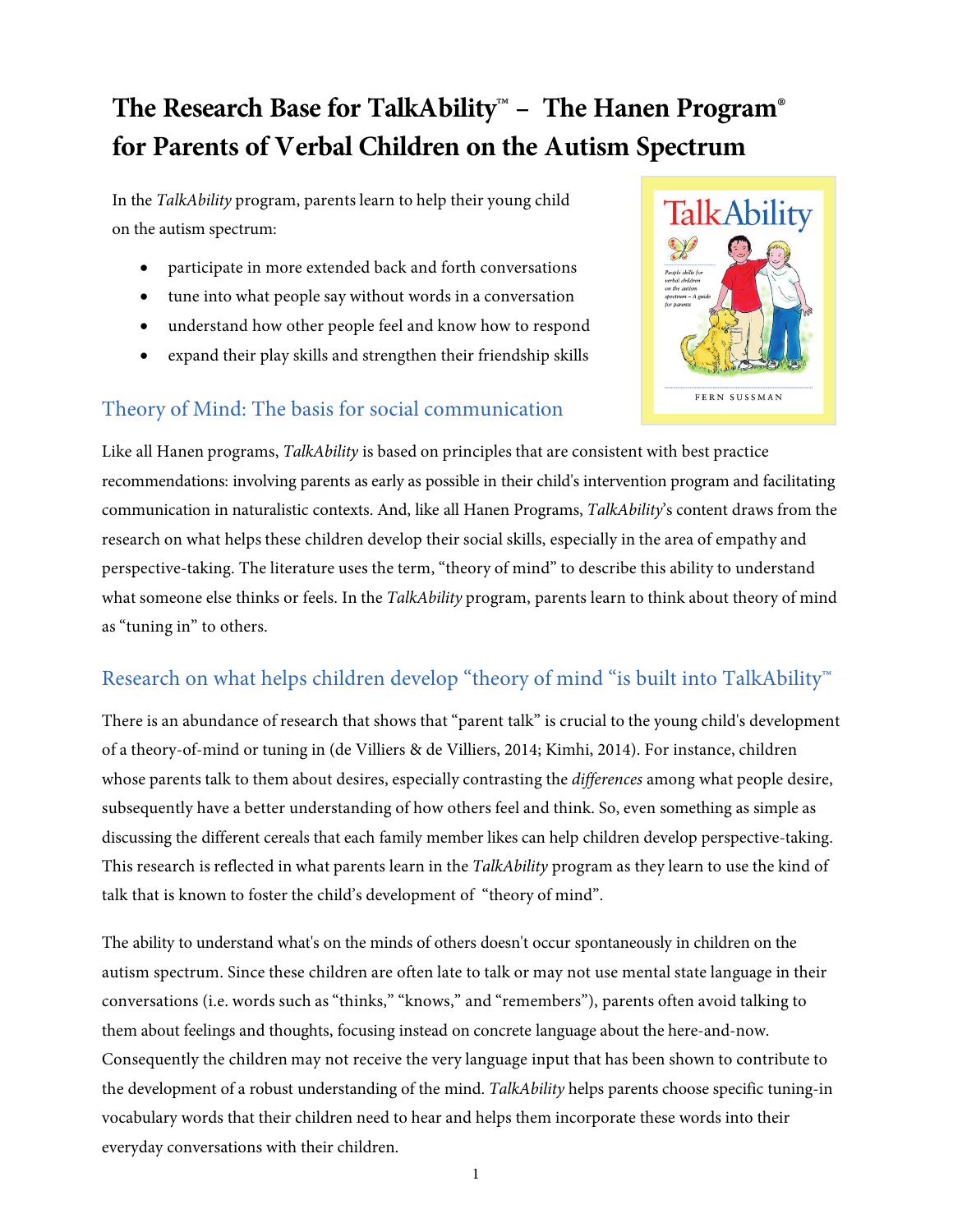#### Research on using a child's emerging language skill to develop and cement concepts

The latest research shows that parental input is only part of what helps children develop a theory-of-mind. Once children have the language that enables them to discuss what's going on in someone else's mind, with words like "he thinks," or "he knows," their development of theory-of-mind takes off (de Villiers & de Villiers, 2014). Research shows that children on the autism spectrum often need language to enable them to develop concepts (de Villiers & de Villiers, 2014). So, when children with autism acquire the ability to formulate sentences that include mental state verbs (think, feel) (for example, "He *thinks that* he's the best player"), they have a way to imagine other people's thoughts as well as talk about them.

In the *TalkAbility* program, parents are encouraged to listen for when their child uses phrases like, "I *think* so," and "I don't *know"* so they can pick up on them and use more of this kind of language themselves, giving their children even more models of abstract language from which to learn.

#### Research on the development of theory of mind helps parents know what the next step is

Every aspect of the *TalkAbility* program is grounded in the research on how theory-of-mind develops in young children, starting with the infant's ability to infer meaning from the eye gaze of his mother, followed by the five stages that children gradually master from birth to about six years of age:

**Stage 1** understanding wanting: when children understand that people want different things;

**Stage 2** understanding thinking: when children understand people think differently;

- **Stage 3** understanding that seeing leads to knowing: when children understand that seeing something themselves doesn't mean another person can see the same thing;
- **Stage 4** understanding hidden feelings: when children understand that what we say or how we look isn't always the way we feel inside, and;
- **Stage 5** understanding false beliefs: when children understand that people can sometimes think things are true when they're not.

By helping parents understand how theory of mind develops, the *TalkAbility* program helps them determine the next step their child needs to take in his understanding of people and in doing so, they help prepare him for more successful relationships with peers.